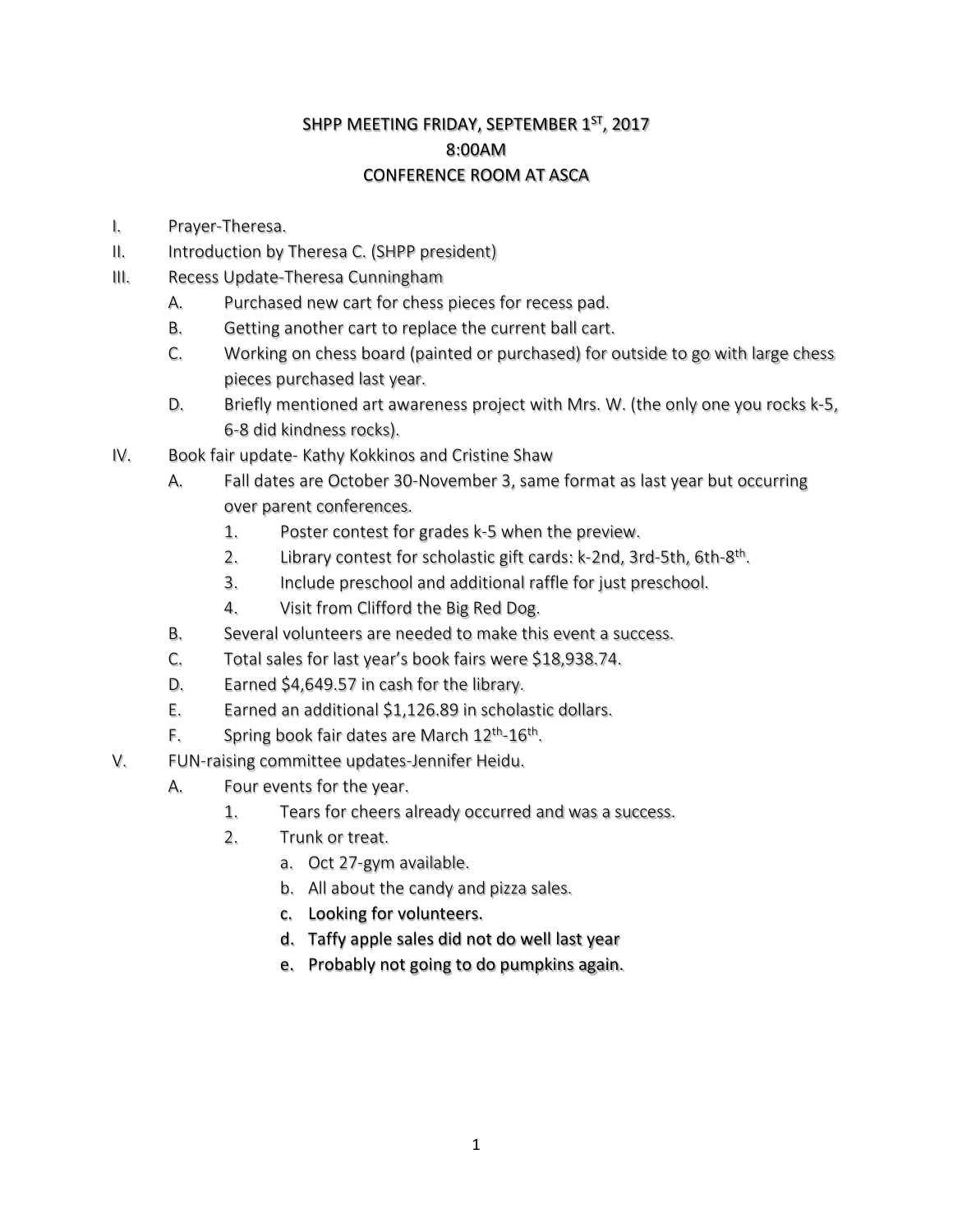- 3. Parents Night Out.
	- a. December  $1^{st}$ , right after school and involve little kids-end at 7 or 730.
	- b. More activities, need volunteers, activities to keep kids involved.
	- c. They do have the gym.
- 4. Spring Event-In the planning stages.
	- a. Last year was players event low attendance.
	- b. No availability at players until the end of March.
	- c. Called Bowlero -all Sundays available 12-3-we could have the whole place, not sure of price-maybe 20-25 per person, need to get date set.
	- d. If you were involved with events last year, please stay to talk.
- B. Question from Theresa-how was Parent's Night Out last year?
	- 1. Feedback-need things for older kids, would like to have the older kids still here.
	- 2. Anna G.-have we reached out to the high school kids to ask them to chaperone and receive service hours?
	- 3. Erika B. -need the form for younger kids to work here-similar to protecting gods kids but for students.
	- 4. Question-How about we have the forms at the high school or parishes for the younger kids to help out?
		- a. Alumni are most likely the ones to come and help-know the school.
		- b. Patty should have a database of alumni.
- VI. Patricia and Amy-Outreach Update.
	- A. Patricia's first year-Amy is mentoring.
	- B. Cereal collection-175 pounds of cereal-down from last year.
	- C. Halloween candy-few volunteers to stand outside and collect candy.
	- D. Advent-forms come home from school.
	- E. MLK-need help to coordinate locations and take pictures.
		- 1. Amy reserved 2 spots at Feed My Starving Children- 75 people each.
	- F. Lent-students collect cash for orphanage in Mexico.
	- G. School supplies collection.
	- H. Predschool-5<sup>th</sup> grade outreach.
		- 1. They decide what they want to do.
		- 2. Preschool and kinder just do Easter baskets
		- 3. Grades 1-5 have ballots to vote.
	- 4. Need volunteer to help teachers,
	- 5. Patricia needs parents from each grade level-teachers had sign up but no one signed up-have Patty put in school speak, Margaret-might be some overlap with room moms helping.
- VII. Art awareness update- Monica Risdon.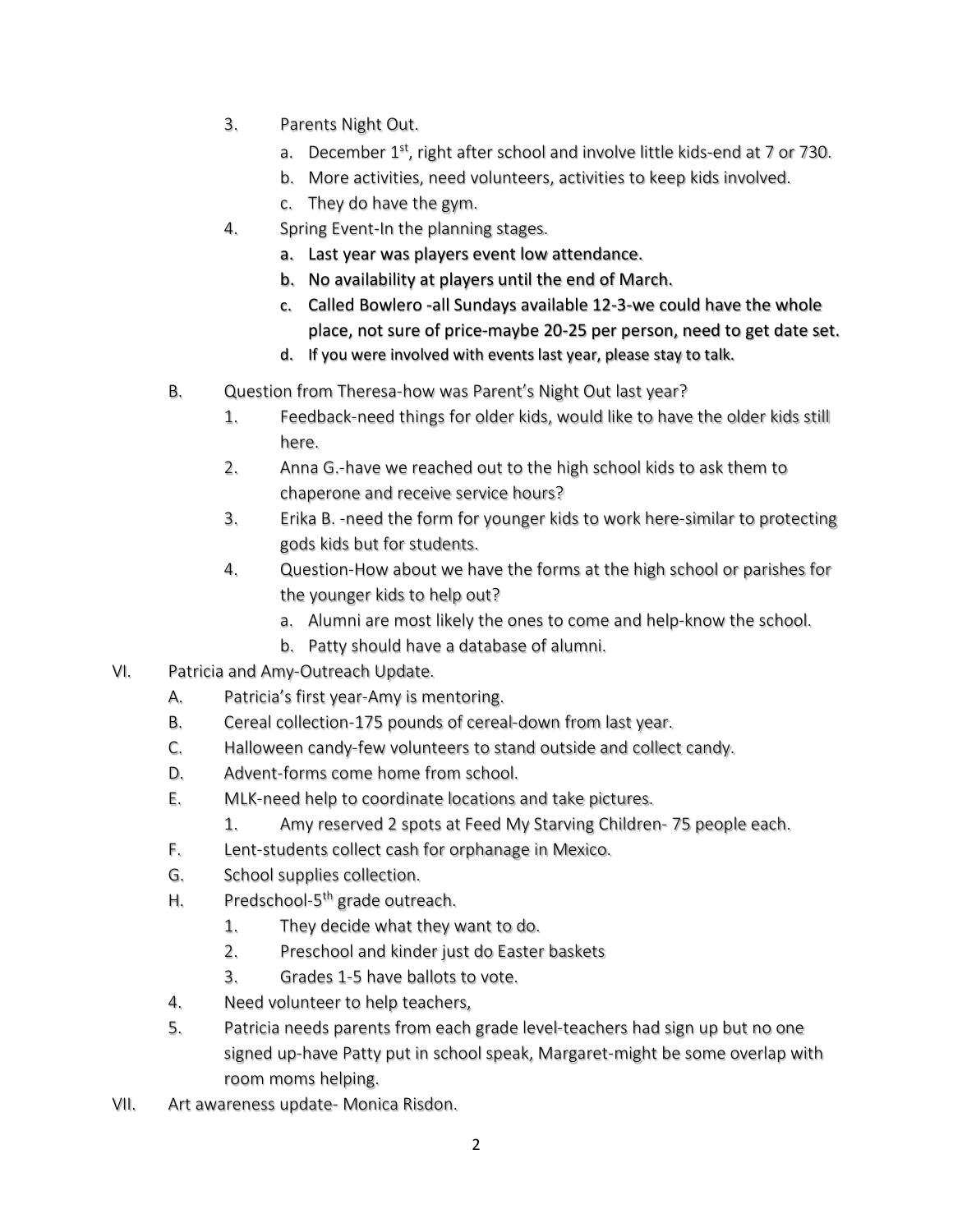- A.  $5<sup>th</sup>$  year and officially part of SHPP-expand reach and share with parents.
- B. She has combined a series of collections.
- C. Want to share our love with art with the children.
- D. She had a syllabus of presentations. Slide show, project, combined with art room to use their supplies.
- E.  $1^{st}$ -5<sup>th</sup> grade 3 times a year.
- F. One grade coordinator, coordinate with teacher and schedule dates.
- G. Teacher gets dates and volunteers.
	- 1. Working with SHPP to get volunteers.
- H. One more element of art awareness is full SHPP support-rocks from SHPP efforts and funding, Parents and kids have enjoyed this project.
- VIII. Room parent coordinator -Margaret D.
	- A. She was a room parent last year, she was asked to be the coordinator this year.
	- B. Goal is to support all participants-room parents, helpers and teachers.
	- C. Communication to make sure everyone is in the loop.
	- D. Once parents are selected -priority given to those that have not been helpers before, volunteers are the umbrellas for the classrooms, checklists for the parties, letters going out.
	- E. Party dates are Halloween, Christmas party, and Valentine's day-different party helpers for each party.
	- F. Question-Does she do field days too? NOOOOO, she will communicate once she gets all the parents figured out from signup sheets on curriculum night.
	- G. Would like to have meeting and set the guild lines up front.
		- 1. Facilitate party and have a great time.
		- 2. Respect teachers and their classrooms.
		- 3. Incorporate the teachers with planning, depends on age and grade level.
	- H. Question-How is junior high? They think the same as last year-teachers coordinate but need volunteers to help.
- IX. Daddy daughter dance update-Michelle Klein and Kristen Johannesen.
	- A. Super excited and likes to plan parties.
	- B. Decided the theme is country western barn dance.
		- 1. Locations Cress creek or the school?
		- 2. Price has changed at cress creek.
	- C. Question-How tough is the school to have the dance? Could be tricky, dads liked cress creek-deciding best route.
	- D. \$30 last year.
	- E. Cress creek did not make enough last year, would be an additional \$8 per ticket for the next one.
	- F. Need to see how many dads and daughters.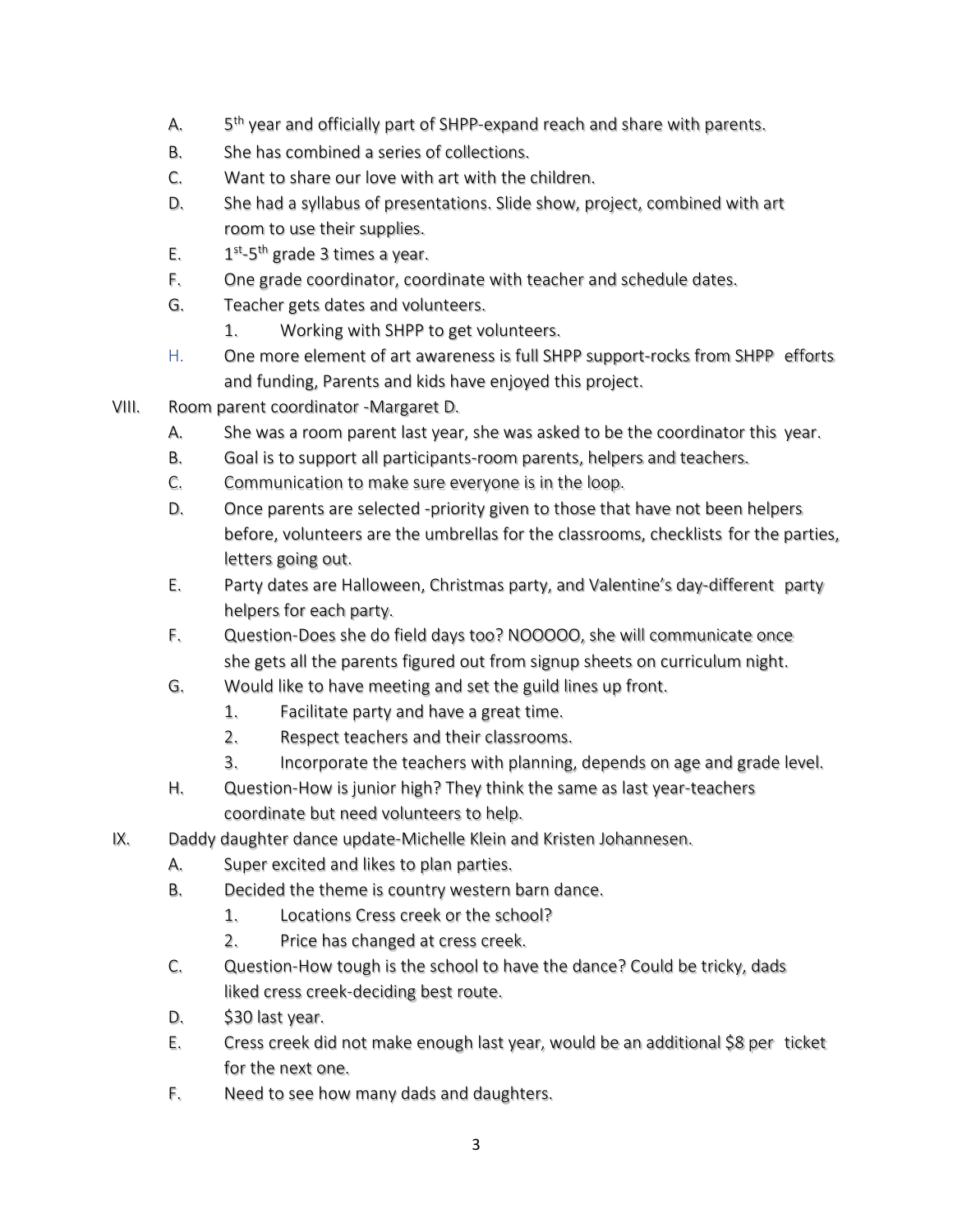- G. \$3000 minimum last year.
- H. Day and a half to transfer the gym-if we scale it back they might be disappointed, depends on volunteer base to set it up.
- I. Probably in April.
- J. Cress creek-340 people total-a little tight.
- K. Could probably get away with a few less tables.
- L. Can the dads go without a cocktail for a few hours?
- M. Last year dads were separate and kids were separate.
	- 1. Dads coordinate dinners beforehand.
	- 2. Older girls did not go because it was too childish.
- X. Mother and Son event update-Chris Gambs and Angie R.
	- A. Feedback that wolves game needs to try something new.
	- B. Possibly top golf-trying to pick date that there are no other school activities going on.
	- C. Looking for other ideas.
	- D. Not sure of date-Sunday after the playoffs-possibly coordinate for the fall, aiming for March.
	- E. Question-mother daughter event-top golf?
		- 1. Looking for volunteers to lead that?
		- 2. Pinots palette?
		- 3. Athletics take over daddy son event?
- XI. Erika-athletics department needs help and volunteers!!!
	- A. We are strapped for volunteers.
- XII. Additional idea-Dads with doughnuts for book fair.
- XIII. Grandparents day update- Amy and Lisa.
	- A. Lisa is good, but Amy needs help with her piece as far as spreadsheets go. (RSVP's, letters, etc.).
- XIV. Theresa-need more volunteers for lunch and recess.
- XV. Hospitality coordinators-Bridget and Christina.
	- A. Food for teachers-need help with food and setup, tear downs.
	- B. 5 events throughout the year (10 last year).
		- 1. Welcome breakfast, focusing on quality.
		- 2. Ordered Panera-teachers want Panera for conferences, might need food, sending out sign up genius,
	- C. Let everyone know about the committee.
	- D. We appreciate what the teachers do and show them our appreciation.
	- E. They minimized this year and just need help with food.
	- F. There were 10 events last year.